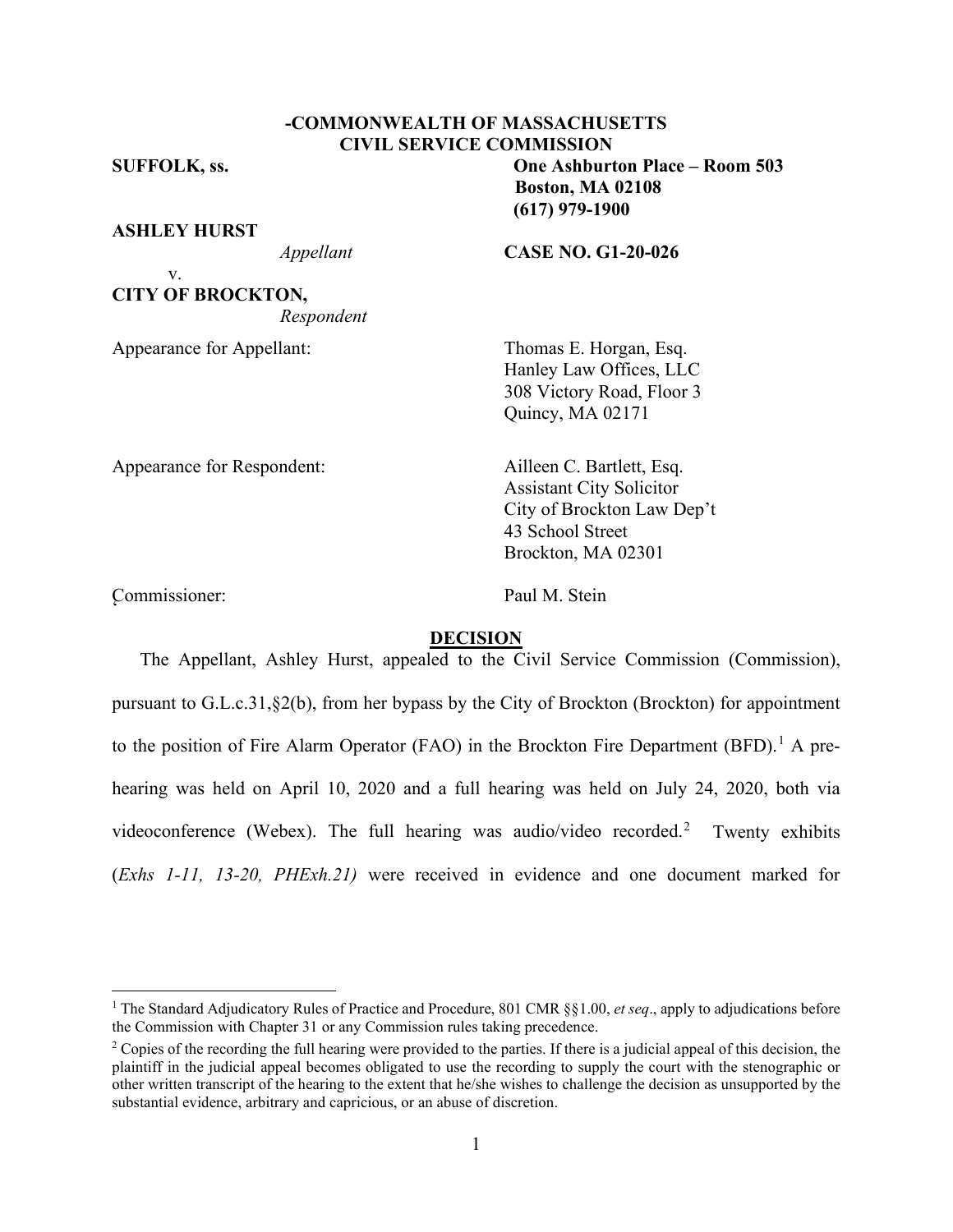Identification (*Exh.12-ID*) Proposed Decisions was received from the Appellant and Brockton on October 30, 2020. For the reasons stated below, Ms. Hurst's appeal is denied.

### **FINDINGS OF FACT**

Based on the Exhibits entered into evidence and the testimony of the following witnesses:

*Called by the Appointing Authority*:

- Michael F. Williams, BFD Fire Chief
- **Joseph Solomon, BFD Deputy Fire Chief**

*Called by the Appellant:*

- Ashley M. Hurst, Appellant
- Business Owner of Company A

and taking administrative notice of all matters filed in the case, pertinent law and reasonable inferences from the credible evidence, a preponderance of evidence establishes these facts:

1. The Appellant, Ashley Hurst, took and passed the civil service examination for FAO on June 15, 2019 and her name was placed on the FAO eligible list established by the Massachusetts Human Resources Division (HRD) on July 10, 2019. (*Stipulated Facts; HRD Prehearing Submission 4/7/20*)

2. An FAO is the "lifeline" for the BFD, taking emergency calls and fire prevention inquiries and inspection requests from the public, dispatching equipment and communicating with fire service personnel on scene. FAOs work in teams of two, on 10 hour and 14 hour shifts. It is a busy, high intensity position. (*Testimony of Dep. Chief Solomon*)

3. On September 26, 2019, HRD issued Certification 06647 authorizing Brockton to appoint two (2) FAOs for the BFD. Ms. Hurst's name appeared on the Certification rankedtenth in a tie group with two other candidates. (*Exh.3*)

4. Ms. Hurst signed the Certification as willing to accept appointment and completed the required application package. Deputy Chief Solomon conducted a background investigation and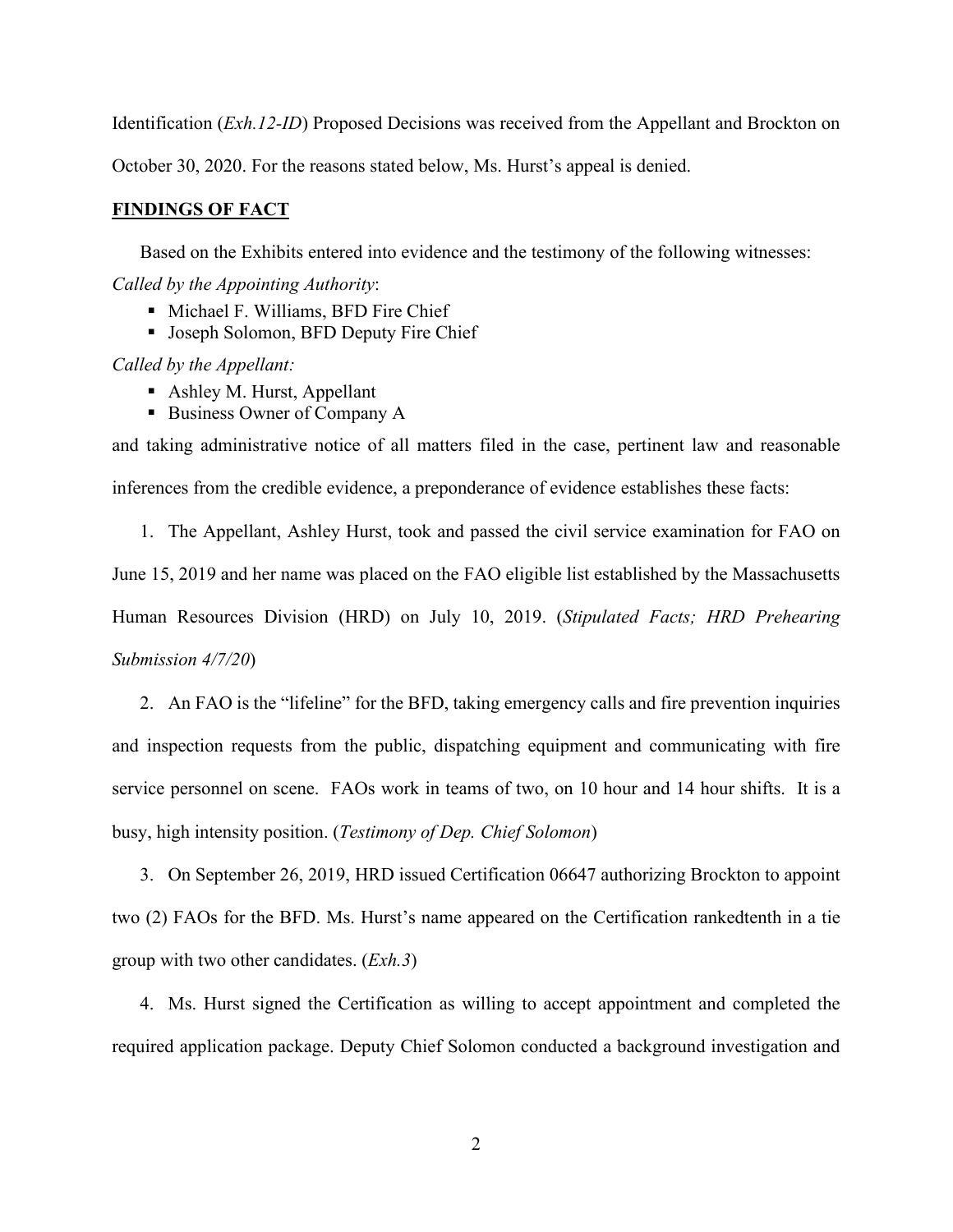Ms. Hurst was interviewed by a panel consisting of BFD Fire Chief Williams, Deputy Chief Solomon and BFD Firefighter Rodrick. (*Exhs. 7-9; Testimony of Williams & Solomon*)

5. By letter dated December 18, 2019, Brockton Mayor Rodrigues informed Ms. Hurst that

she was not selected for appointment as an FAO for four reasons:

- "You are ineligible for employment by the Brockton Fire Department at this time due to your non-compliance with the department's Tattoo, Body Piercing & Mutilation Police [sic] for New Hires."
- "You gave an underwhelming interview and did not show a true desire or passion to be a Fire Alarm Operator and member of the Brockton Fire Department. Your answers to questions were short and lacked depth."
- "In the oral interview, you stated you still worked per-diem for [Company A], but the company stated you have not worked there in over a year."

• In 2015, you were [iinvovled in an incident reported by] the Bridgewater Police . . . ." (*Exh.4*)

6. One of the FAO candidates (Candidate A) selected for appointment was tied with Ms. Hurst and the second candidate (Candidate B) selected for appointment was ranked below Ms. Hurst on the Certification. (*Exhs. 3, 8 & 9*)

7. This appeal to the Commission duly ensued. (*Claim of Appeal*)

Tattoo Policy

8. Pursuant to the authority vested in the BFD Fire Chief under Brockton Ordinances and BFD Rules and Regulations, in August 2019, the BFD promulgated a policy applicable to all future BFD hires, entitled "Department's Tattoo, Body Marking, Body Piercing, and Mutilation policy for new hires."(BFD Tattoo Police) (BFD Body Art Policy). (*Exhs.1, 2, 5, 12 & 14; Testimony of Williams*)

- 9. The BFD Tattoo Policy states its purpose:
	- "a. To establish a policy concerning the professional appearance of all employees and to ensure we are maintaining a professional image."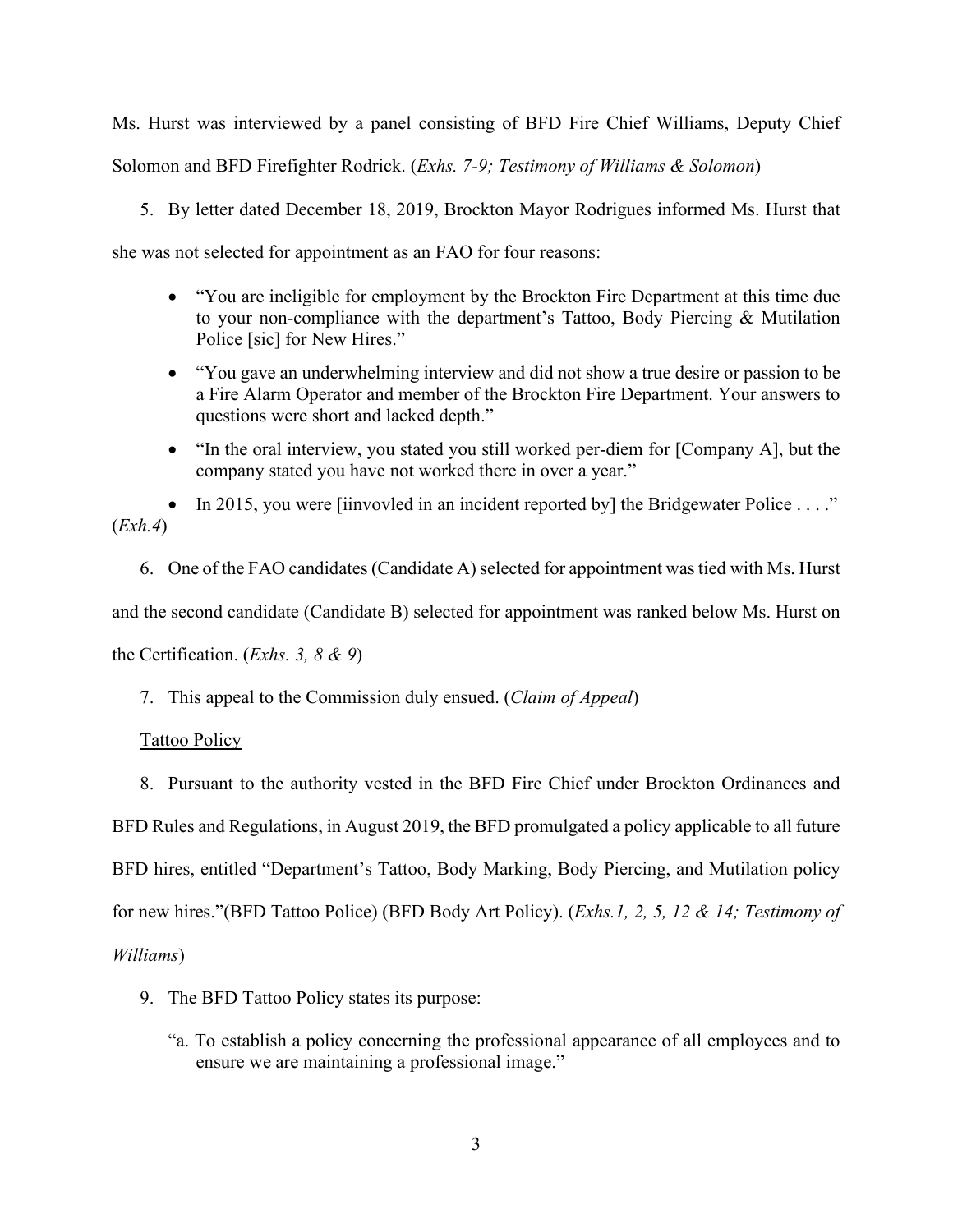- "b. The Brockton Fire Department (BFD) has the responsibility of ensuring public safety, maintaining order, and attending to particularly vulnerable and sensitive persons, and to achieve these goals the public must trust and respect its firefighters. Maintaining a professional and uniform fire department is critical to advancing such public trust and respect."
- "c. Tattoos and body modifications, as form of personal expression, are frequently symbolic in nature. These symbols and modifications are often displayed without words, which typically convey precise thoughts and meanings. Consequently, a tattoo or body modification's symbolic nature allows a viewer to attribute any particular meaning to that symbol. As such, the meaning of a single symbol or modification can be easily misinterpreted."
- "d. Misinterpretation of visible tattoos and other body modifications worn by firefighters while on duty can cause members of the public to question a firefighter's allegiance to the safety and welfare of the community, as well as the Department's. This misinterpretation can damage the public's trust and respect that is necessary for the Department to ensure public safety and maintain order."

(*Exh. 5*)

10. The BFD Tattoo Policy prohibits two categories of tattoos, brands and body art: (1) those which depict offensive subjects, such as racial, sexist or other similar hatred or intolerance, are prohibited, whether visible in uniform or not; and (2) tattoos, brands and body art (tongue splitting, disfiguring ears, nose and lips) on the face, head, neck or hands are prohibited if they are "visible to public view while wearing any department issued uniform." (*Exh. 5*)

11. An applicant who has a prohibited tattoo, brand or mutilation may remove it and be considered for appointment at a future date. The BFD also has indicated that, if a candidate removes a tattoo before the hiring cycle has been completed, reconsideration of an applicant may be possible. (*Testimony of Williams*)

12. The BFD proffered examples of similar tattoo policies adopted by the Brockton Police Department, the Lexington Fire Department, the Stoneham Fire Department; and the Massachusetts Department of State Police; Tattoo Policies of the United States Marine Corp, Navy, Army, Coast Guard and Air Force; and Article XXI, Personal Grooming and Appearance,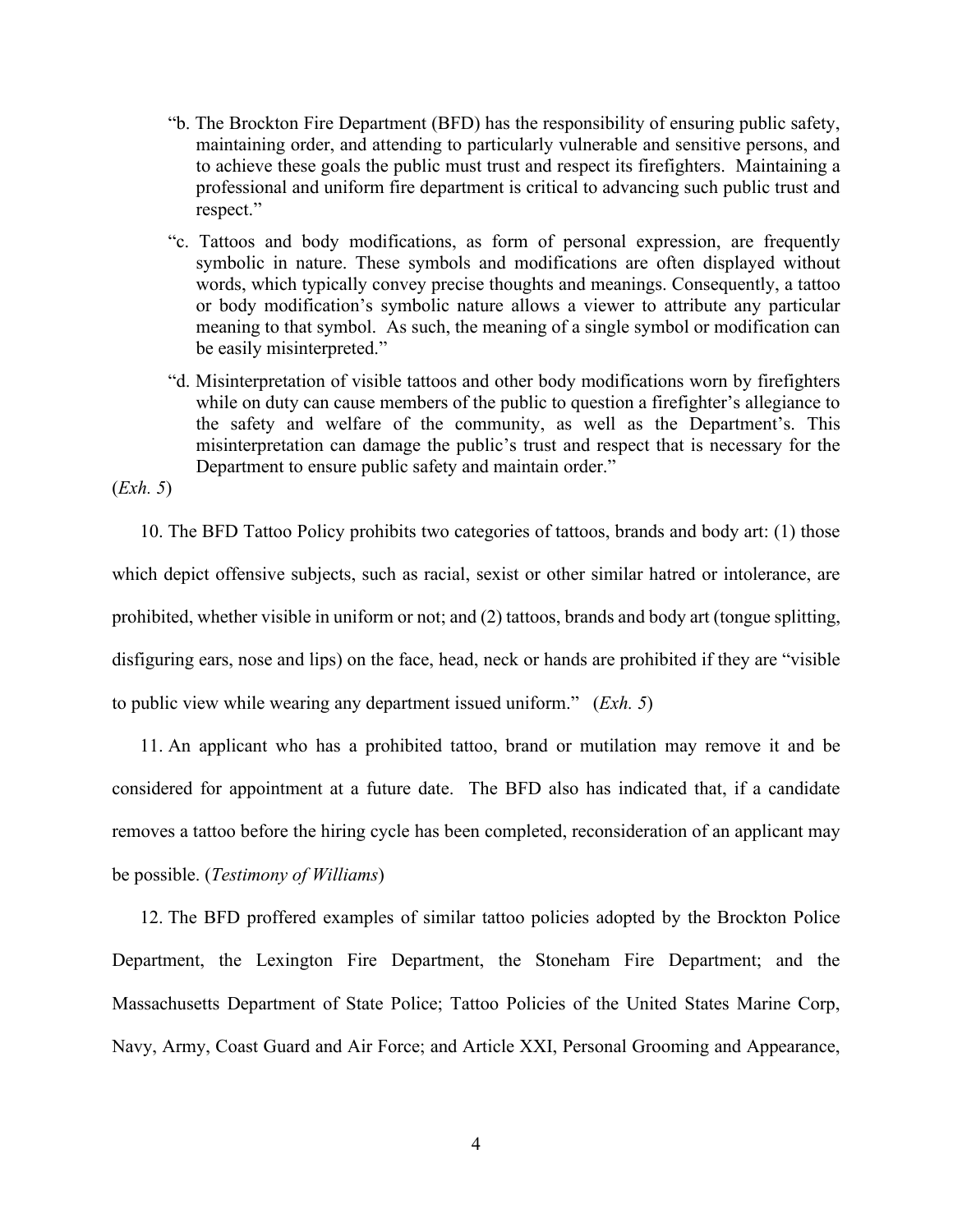Body Art" contained in the 2016-2019 Collective Bargaining Agreement between the Town of Duxbury and the Duxbury Permanent Firefighters Association (*Exhs.14 through 20*)

13. Several current BFD firefighters have tattoos, brands or body art of the type that the BFD Tattoo Policy prohibits. The policy was promulgated for new hires only because the BFD has entered into a collective bargaining agreement with the local firefighters' union and application of the policy to current firefighters who are union members would require agreement of the union. (*Testimony of Williams*)

14. Ms. Hurst has five tattoos, none of which fall into the offensive category that would be strictly prohibited. Three floral tattoos and one numerical tattoo are not visible to the public while in uniform. One tattoo, on the side of one finger, an abstract figure Ms. Hurst described as a mustache to honor her father, is visible while in uniform and therefore prohibited under the BFD Tattoo Policy. (*Exhs. 6 & 7; Testimony of Appellant*).

## Poor Interview

15. Dep Chief Solomon briefed the BFD interview panel on the results of the background investigation of each candidate and the panel then conducted a structured interview with the candidate, asking the same 15 questions of all candidates, plus several questions tailored to each candidate's circumstances. The candidate also performed a speaking exercise simulating a dispatch call. The panelists took notes and rated the candidates in four categories. Scores were not assigned. The interviews were not recorded (*Exhs.7 -9; Testimony of Williams & Solomon*)

16. At the Commission hearing, Chief Williams and Dep. Chief Solomon relied substantially on the notes they took to testify about what they recalled about each candidate's interview. They testified that they both stood by their assessment that Ms. Hurst's interview performance was next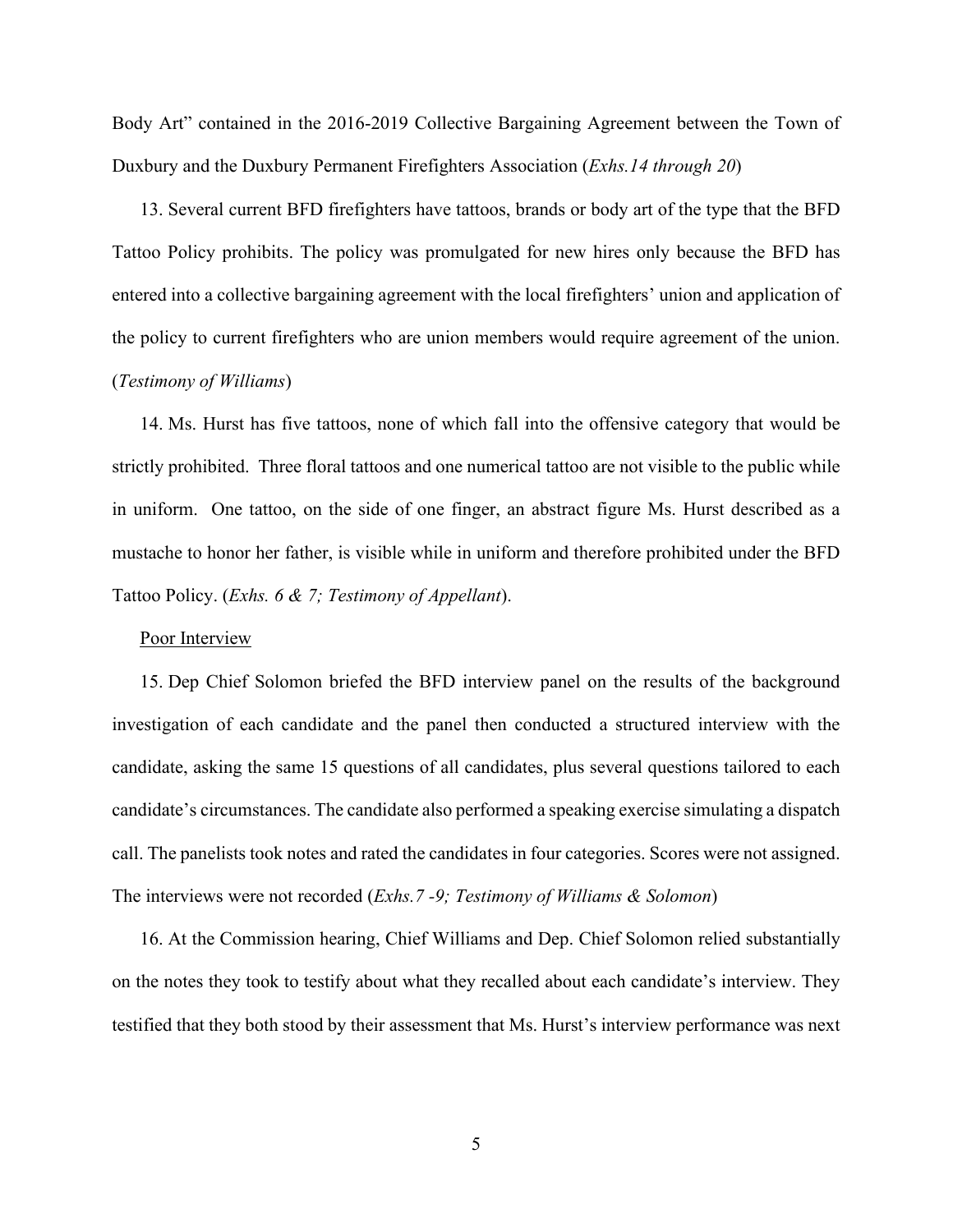to last among the six candidates interviewed and well-below that of the two successful candidates. (*Testimony of Chief Williams & Dep. Chief Solomon*)

17. At the Commission hearing, Ms. Hurst thought she had done well during the interview but admitted she was nervous. She recalled going into more detail than Chief Williams and Dep. Chief Solomon. (*Testimony of Appellant*)

## Misrepresentation of Employment

18. Ms. Hurst stated in her application packet that she had two current employments: a fulltime job as a "nail tech" at a salon from October 2015 to present and a "brand ambassador" at events held by a Company A, beverage tasting caterer, from 9/15 to present (per-diem). (*Exh.7*)

19. Ms. Hurst was asked about her employment as a "brand ambassador" and responded that she worked for Company A on a per-diem basis. Dep. Chief Solomon found this answer dishonest because he understood from a brief telephone conversation with the owner/manager of Company A the day before the interview that Ms. Hurst was "very personable" but that she had not worked an event for over a year. (*Exhs. 7& 11: Testimony of Dep. Chief Solomon*)

20. At the Commission hearing, Ms. Hurst called the owner/manager of Company A and introduced text messages exchanged between them which confirmed that Ms. Hurst had been one of the "go to" people for several years and that the owner/manager of Company A continued to offer Ms. Hurst the opportunity to work events, most recently, one month before Ms. Hurst's application to the BFD in November 2019. Ms. Hurst was never terminated or removed from the "call list" maintained by Company A and was never told that she was no longer considered a perdiem "employee"). [3](#page-5-0) (*Exhs. 13 & 21; Testimony of Appellant & Business Owner*)

<span id="page-5-0"></span><sup>&</sup>lt;sup>3</sup> The owner/manager of Company A often called her brand ambassadors "employees" but she knows that is a misnomer. Ms. Hurst did not receive "wages" or benefits, was hired on an "as needed basis". Technically, she worked as an "independent contractor". (*Testimony of Appellant, Business Owner & Solomon*)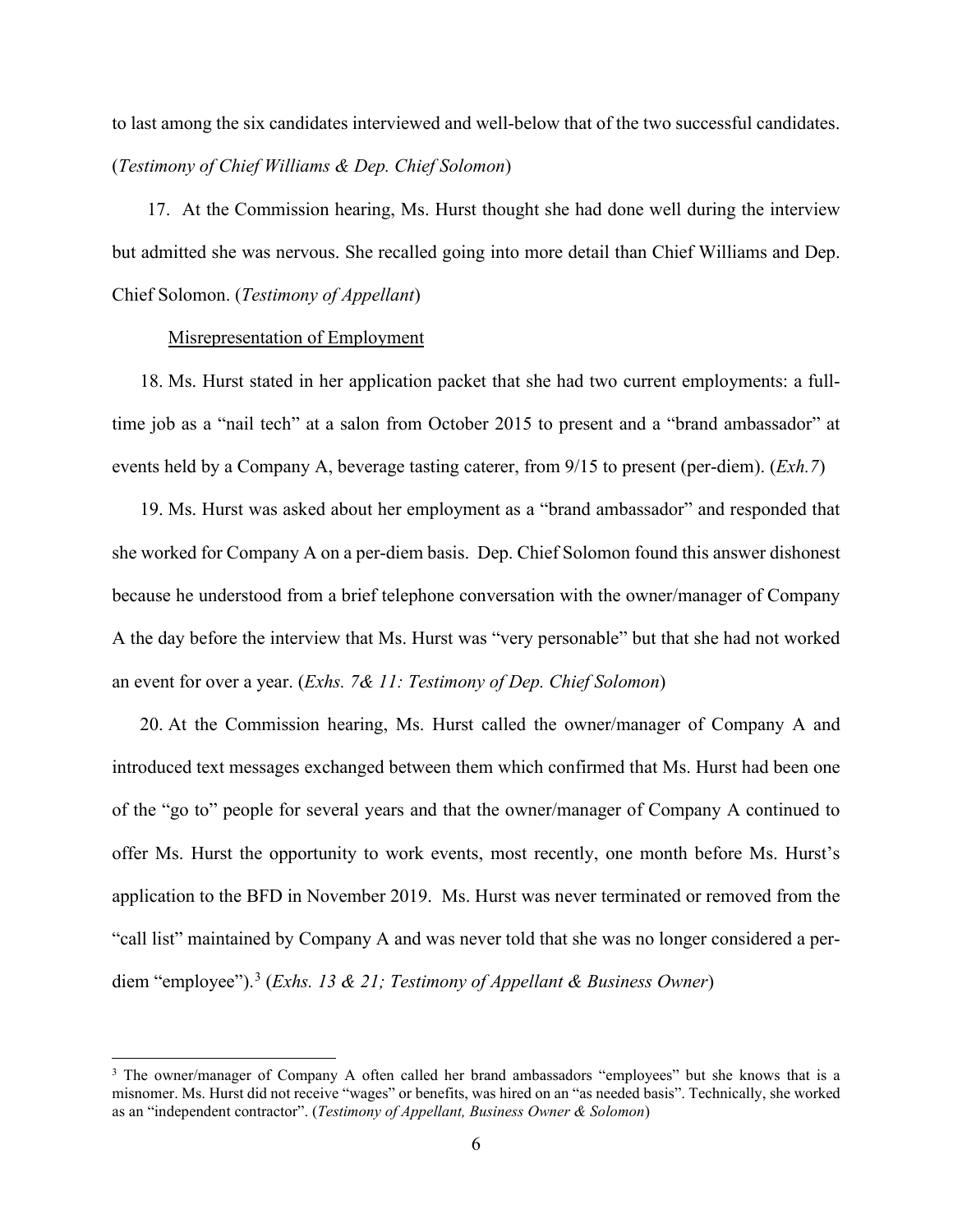21. At the Commission hearing, Ms. Hurst explained that she had been accepting jobs as a "brand ambassador" less frequently after 2017 than in prior years, mainly because her current job at the salon became a full-time job, which made it more difficult to work the tasting events, especially on short notice. At no time did she end the relationship with the beverage tasting company, either voluntarily or involuntarily. (*Testimony of Appellant*)

22. Ms. Hurst texted the business owner on November 4, 2019, informing her that she was applying to the BFD as a dispatcher and asked "What's my job position. The owner replied: "Brand ambassador". Ms. Hurst thanked her and the business owner texted back: "No prob." (*Exh. 21; Testimony of Appellant & Business Owner*)

#### **APPLICABLE CIVIL SERVICE LAW**

The core mission of Massachusetts civil service law is to enforce "basic merit principles" for "recruiting, selecting and advancing of employees on the basis of their relative ability, knowledge and skills" and "assuring that all employees are protected against coercion for political purposes, and are protected from arbitrary and capricious actions." G.L.c.31, §1. See, e.g., Massachusetts [Ass'n of Minority Law Enforcement Officers v. Abban,](http://web2.westlaw.com/find/default.wl?mt=Massachusetts&db=578&rs=WLW15.04&tc=-1&rp=%2ffind%2fdefault.wl&findtype=Y&ordoc=2029136022&serialnum=2001441097&vr=2.0&fn=_top&sv=Split&tf=-1&pbc=70F732C1&utid=1) 434 Mass. 256, 259, (2001); MacHenry v. Civil Serv. Comm'n, 40 Mass. App. Ct. 632, 635 (1995), rev.den.,423 Mass.1106 (1996)

Basic merit principles in hiring and promotion calls for regular, competitive qualifying examinations, open to all qualified applicants, from which eligible lists are established, ranking candidates according to their exam scores, along with certain statutory credits and preferences, from which appointments are made, generally, in rank order, from a "certification" of the top candidates on the applicable civil service eligible list, using what is called the 2n+1 formula. G.L.c. 31, §§6 through 11, 16 through 27; Personnel Administration Rules, PAR.09. In order to deviate from that formula, an appointing authority must provide specific, written reasons – positive or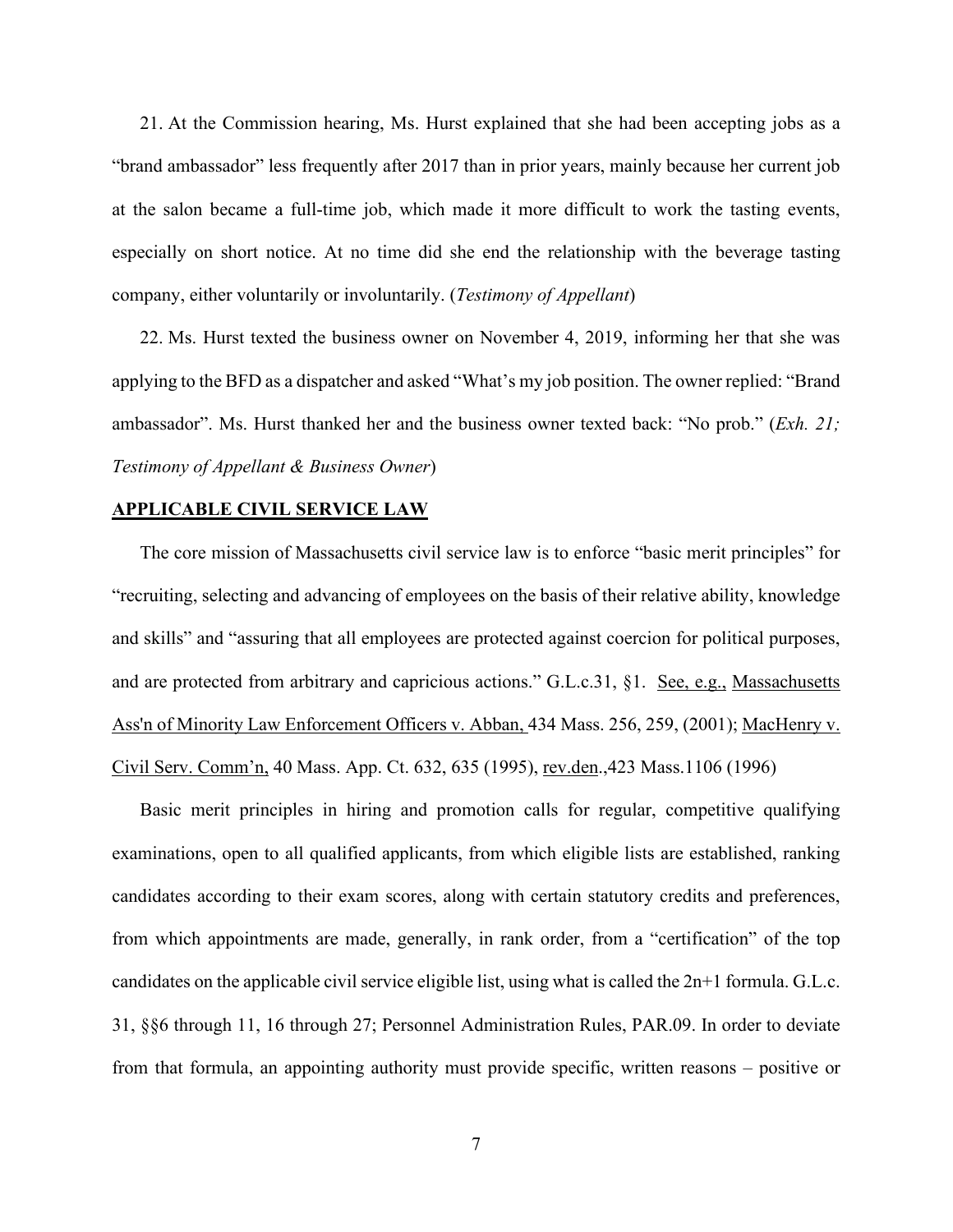negative, or both, consistent with basic merit principles, to affirmatively justify bypassing a higher ranked candidate in favor of a lower ranked one. G.L.c.31, §27; PAR.08(4)

A person may appeal a bypass decision under G.L.c.31, §2(b) for de novo review by the Commission. The Commission's role is to determine whether the appointing authority had shown, by a preponderance of the evidence, that it has "reasonable justification" for the bypass after an "impartial and reasonably thorough review" of the relevant background and qualifications bearing on the candidate's present fitness to perform the duties of the position. Boston Police Dep't v. Civil Service Comm'n, 483 Mass. 474-78 (2019); Police Dep't of Boston v. Kavaleski, 463 Mass. 680, 688-89 (2012); [Beverly v. Civil Service Comm'n, 78 Mass.App.Ct. 182, 187 \(2010\);](http://web2.westlaw.com/find/default.wl?mt=Massachusetts&db=578&rs=WLW15.04&tc=-1&rp=%2ffind%2fdefault.wl&findtype=Y&ordoc=2029136022&serialnum=2023501172&vr=2.0&fn=_top&sv=Split&tf=-1&pbc=70F732C1&utid=1) Leominster v. Stratton, 58 Mass.App.Ct. 726, 727-28 (2003).

"Reasonable justification . . . means 'done upon adequate reasons sufficiently supported by credible evidence, when weighed by an unprejudiced mind, guided by common sense and by correct rules of law' ". Brackett v. Civil Service Comm'n, 447 Mass. 233, 543 (2006); Commissioners of Civil Service v. Municipal Ct., 359 Mass. 211,214 (1971) and cases cited. See also Mayor of Revere v. Civil Service Comm'n, 31 Mass.App.Ct. 315, 321 (1991) (bypass reasons "more probably than not sound and sufficient")

Appointing authorities are vested with discretion in selecting public employees of skill and integrity. The commission "cannot substitute its judgment about a *valid* exercise of *discretion based on merit or policy considerations* by an appointing authority" but, when there are *"overtones of political control or objectives unrelated to merit standards or neutrally applied public policy*, then the occasion is appropriate for intervention by the commission." City of Cambridge v. Civil Service Comm'n, 43 Mass.App.Ct. 300, 303-305, rev.den., 428 Mass. 1102 (1997) (*emphasis added*) However, the governing statute, [G.L.c.31,§2\(b\),](https://1.next.westlaw.com/Link/Document/FullText?findType=L&pubNum=1000042&cite=MAST31S2&originatingDoc=Ib21af0ded3bd11d99439b076ef9ec4de&refType=LQ&originationContext=document&transitionType=DocumentItem&contextData=(sc.History*oc.UserEnteredCitation)) also gives the Commission's de novo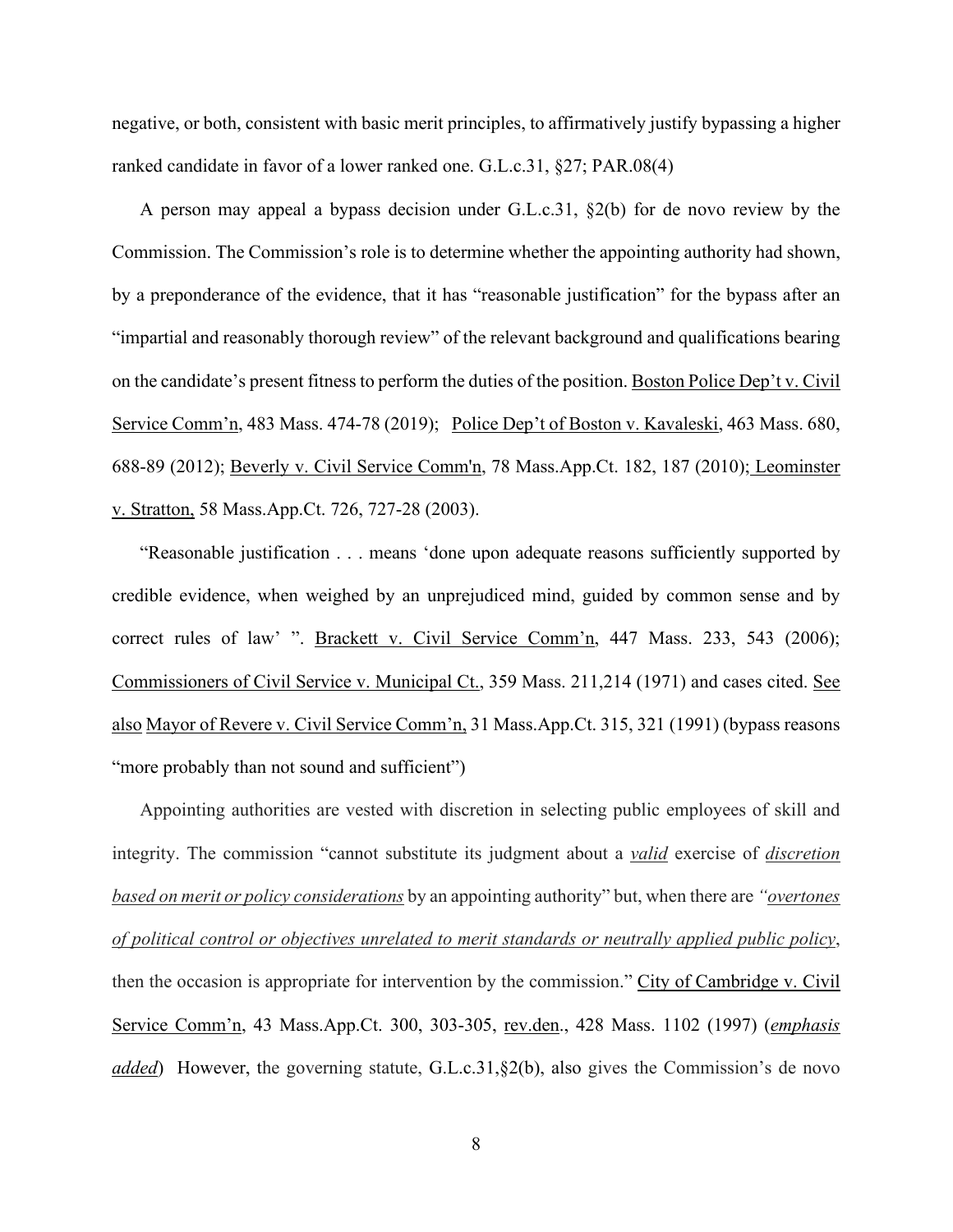review "broad scope to evaluate the legal basis of the appointing authority's action"; it is not necessary for the Commission to find that the appointing authority acted "arbitrarily and capriciously." Id.

## **ANALYSIS**

This appeal is one of two related BFD bypass decisions that the Commission decides today, upholding the two bypasses based on the candidate's non-compliance with the BFD Tattoo policy. See Matchem v. City of Brockton, CSC No. G1-19-234, 34 MCSR --- (2021) (*Matchem Decision*) The Commission's analysis of the bypass for noncompliance with the BFD Tattoo Policy is substantially the same as the analysis set out in detail in the *Matchem Decision* which is incorporated herein and will be briefly summarized below. In this appeal, two of the additional reasons given for bypassing Ms. Hurst, her interview performance and the 2015 Bridgewter incident are close calls, but the Commission need not address them as they could not change the Commission's decision to uphold the bypass. In future hiring cycles, the BFD is encouraged to make a stronger record of interview performance to avoid the risk that, upon review, the Commission may find the process overly subjective and insufficient to establish a basis for bypass by a preponderance of the evidence. The BFD should also take care to ensure that Ms. Hurst has a full and fair opportunity to present her side of the Bridgewater incident during any future application process. Finally, the claim that Ms. Hurst was dishonest in her description of her work as a brand ambassador was not proved by a preponderance of the evidence and should not be used as a reason to bypass her in the future.

On the Appellant's noncompliance with the BFD Tattoo Policy, as more fully stated in the *Matchem Decision,* I am persuaded that the BFD has established, by a preponderance of evidence,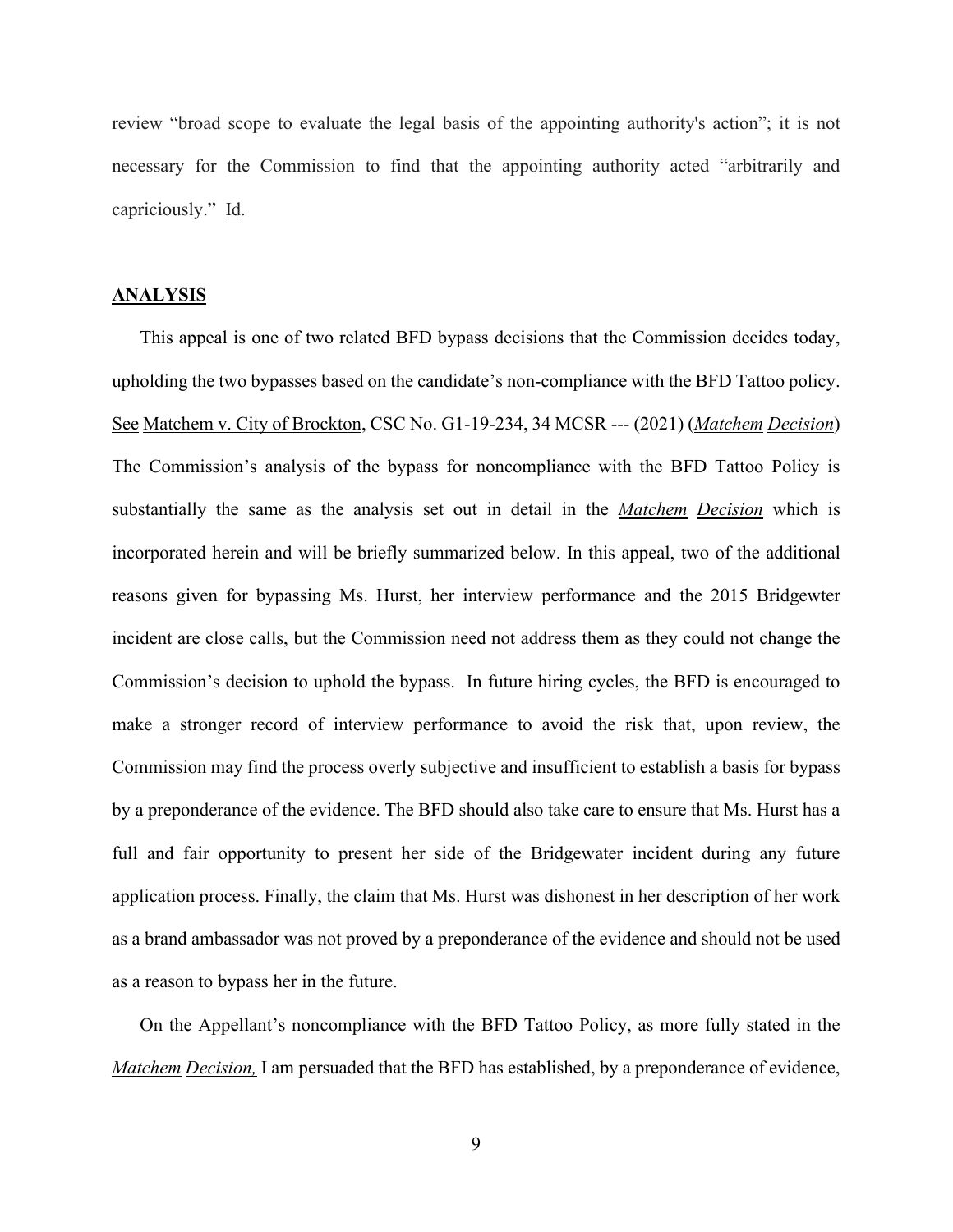that the adoption of that policy is rationally related to legitimate purposes of maintaining order and a uniform and professional image of the BFD that the public will trust and respect, and preserving public confidence in the ability of the BFD to maintain public safety and attend to particularly vulnerable and sensitive persons. The Commission must give appropriate deference to what a public safety department believes to be necessary to regulate its mission and achieve those goals.

I did not overlook the fact that, in this particular situation, it is likely that Ms. Hurst will rarely be on duty in public and that her visible tattoo is barely noticeable. The Commission, however, cannot begin to micromanage the application of this policy and substitute its judgment for that of the BFD, as the Appellant effectively asks us to do, at least so long as the policy does not intrude on constitutional rights, which is not the case here.[4](#page-9-0)

The BFD's claim that the Appellant was dishonest about her current status as a "brand ambassador requires a brief comment. An appointing authority is entitled to bypass a candidate who has "purposefully" fudged the truth as part of the application process. See, e.g., Minoie v. Town of Braintree, 27 MCSR 216 (2014). However, providing incorrect or incomplete information on an employment application does not always equate to untruthfulness. "[L]abeling a candidate as untruthful can be an inherently subjective determination that should be made only after a thorough, serious and [informed] review that is mindful of the potentially career-ending consequences that such a conclusion has on candidates seeking a career in public safety." Kerr v. Boston Police Dep't, 31 MCSR 35 (2018), citing Morley v. Boston Police Department, 29 MCSR 456 (2016) Moreover, a bypass letter is available for public inspection upon request, so the

<span id="page-9-0"></span><sup>4</sup> It is also apparent that the policy treats new hires differently from current BFD members. Grandfathering a new requirement is not, per se, unlawful under civil service law. See, e.g., Personnel Administration Rules, PAR.23 Smoking Prohibition Rule (effective prospectively 10/6/1988). See also Jucha v. City of North Chicago, 63 F.Supp.3d 820 (N.D. Ill. 2014) (rejecting tattoo artist's equal protection claim for being treated differently than others who were grandfathered under the zoning policy)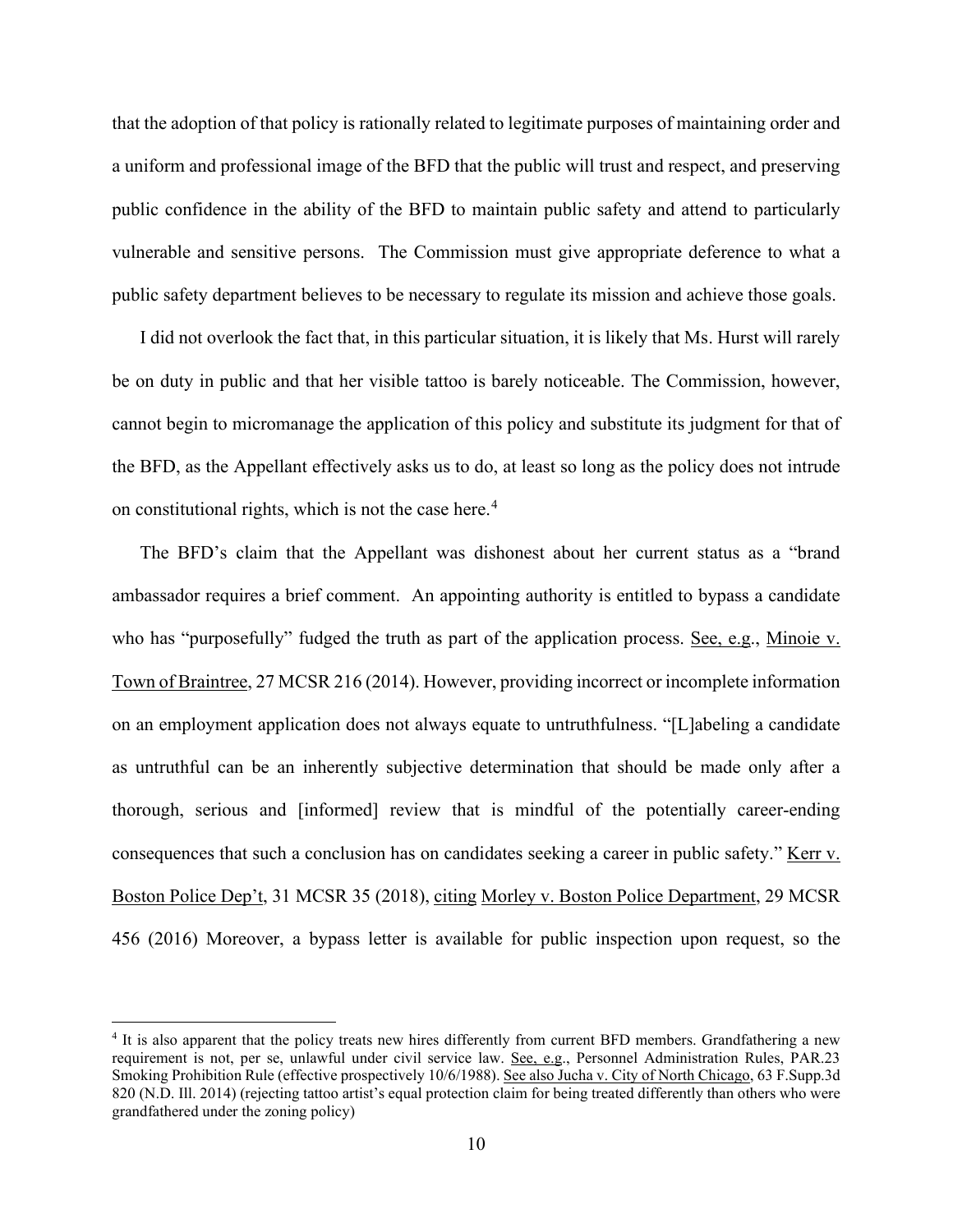consequences to an applicant of charging him or her with untruthfulness can extend beyond the application process initially involved. See G.L.c.31,§27,¶2.

The corollary to the serious consequences that flow from a finding that a law enforcement officer or applicant has violated the duty of truthfulness requires that any such charges must be carefully scrutinized so that the officer or applicant is not unreasonably disparaged for honest mistakes or good faith mutual misunderstandings. See, e.g., Boyd v. City of New Bedford, 29 MCSR 471 (2016) (honest mistakes in answering ambiguous questions on NBPD Personal History Questionnaire); Morley v. Boston Police Dep't, CSC No. G1-16-096, 29 MCSR 456 (2016) (candidate unlawfully bypassed on misunderstanding appellant's responses about his "combat" experience); Lucas v. Boston Police Dep't, 25 MCSR 420 (2012) (mistake about appellant's characterization of past medical history)

In this case, the preponderance of the evidence established that Ms. Hurst was not intentionally untruthful about her status as a "per diem" brand ambassador. She actually confirmed her status with Ms. Parsons before submitting her application to the BFD and was totally blindsided by the claim of dishonesty. A discrepancy, if any, between her understanding of her on-going business relationship with Company A and her actual legal status was understandable and, any misunderstanding was no more than an honest mistake that cannot serve a reasonable justification to bypass her.

#### **CONCLUSION**

For the reasons stated herein, this appeal of the Appellant, Ashley Hurst, CSC No. G1-20-020

is *denied.*

Civil Service Commission */s/Paul M. Stein* Paul M. Stein, Commissioner